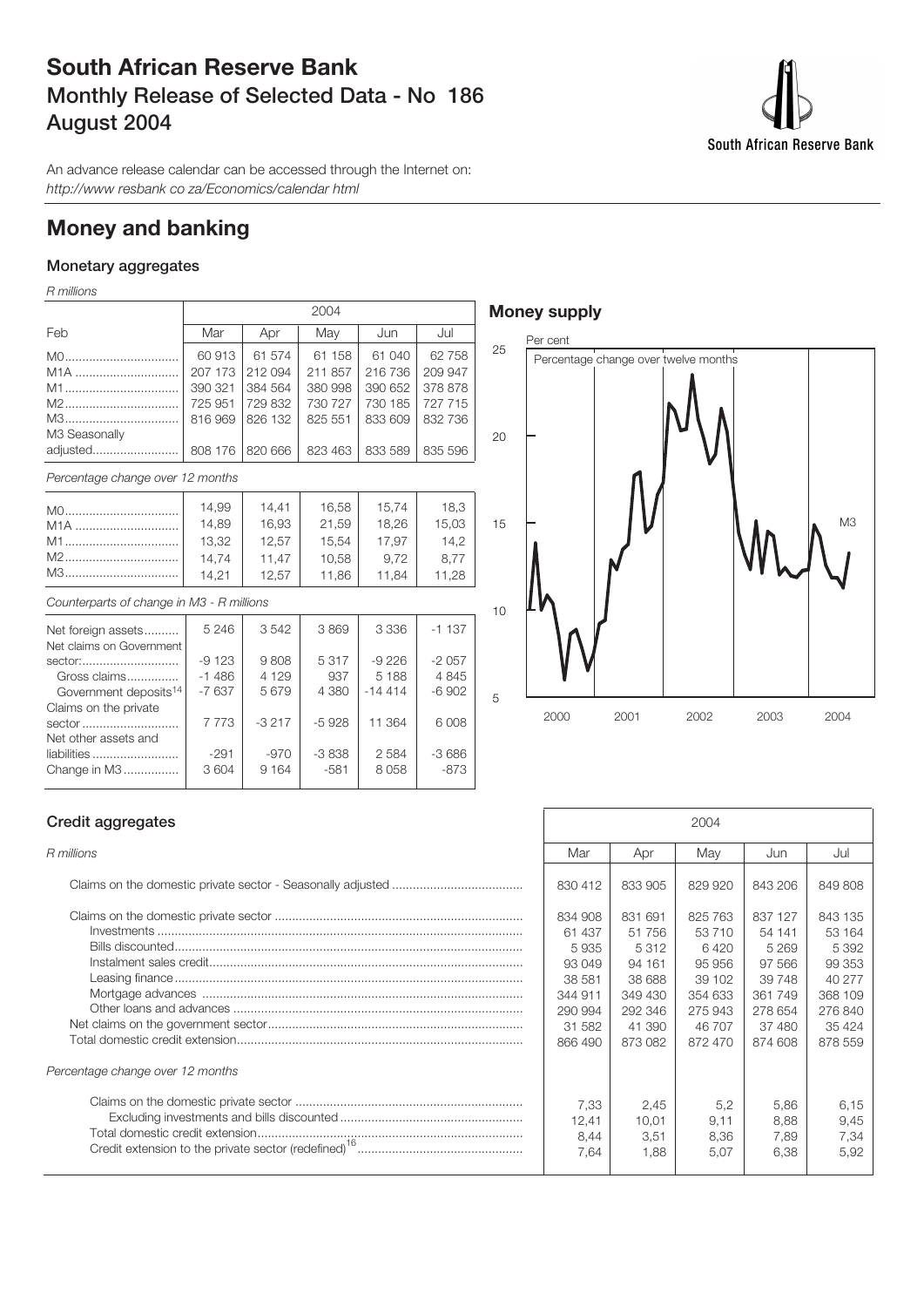# **Money and banking (continued)**

|                                                                                      | 2004      |           |             |           |               |  |  |
|--------------------------------------------------------------------------------------|-----------|-----------|-------------|-----------|---------------|--|--|
| Banks and Mutual Banks (R millions)                                                  | Feb       | Mar       | Apr         | May       | Jun           |  |  |
|                                                                                      |           |           |             |           |               |  |  |
|                                                                                      | 901 335   | 908 157   | 907 238     | 895 102   | 915 212       |  |  |
|                                                                                      | 38 856    | 38 822    | 39 438      | 37 581    | 34 975        |  |  |
|                                                                                      | 940 191   | 946 979   | 946 676     | 932 684   | 950 187       |  |  |
|                                                                                      | 46 692    | 42 593    | 42 266      | 46 511    | 55 614        |  |  |
|                                                                                      | 1 050 422 | 1051269   | 1 052 028   | 1 038 388 | 1 066 440     |  |  |
|                                                                                      | 103 268   | 105 098   | 104 951     | 105 529   | 108 563       |  |  |
|                                                                                      | 16819     | 17796     | 17 635      | 17 716    | 17446         |  |  |
|                                                                                      | 17903     | 19 159    | 18 290      | 17 102    | 15 330        |  |  |
|                                                                                      | 14        | 17        | 17          | 15        | 14            |  |  |
|                                                                                      | 10 233    | 8912      | 8 4 3 8     | 9469      | 7857          |  |  |
|                                                                                      | 741 360   | 749 578   | 755 938     | 746 720   | 758 798       |  |  |
|                                                                                      | 1 026 024 | 1025919   | 1 0 36 1 48 | 1018817   | 1 0 3 5 7 2 5 |  |  |
|                                                                                      | 41 642    | 44 293    | 42 703      | 46 358    | 48 009        |  |  |
|                                                                                      | 21926     | 16 632    | 17 500      | 15 254    | 20 264        |  |  |
|                                                                                      | 272 859   | 266 622   | 231 449     | 234 246   | 243 152       |  |  |
|                                                                                      | 1727      | 1072      | 1 1 7 9     | 1 0 1 7   | 638           |  |  |
|                                                                                      | 1 0 6 0   | 1 1 1 9   | 785         | 1 0 0 1   | 839           |  |  |
| Total assets (utilised acceptance facilities buy-back agreements and foreign finance |           |           |             |           |               |  |  |
|                                                                                      | 1 370 017 | 1 359 782 | 1 343 355   | 1 323 592 | 1 350 143     |  |  |
|                                                                                      | 56 138    | 54 570    | 55 285      | 54 548    | 54 449        |  |  |
|                                                                                      | 66 430    | 65 393    | 64 190      | 66 243    | 66 964        |  |  |
|                                                                                      | 6 200     | 7 3 0 3   | 6855        | 6994      | 7 1 2 3       |  |  |
| Land Bank (R millions)                                                               |           |           |             |           |               |  |  |
|                                                                                      | 9 7 3 3   | 9658      | 10 379      | 10557     | 10557         |  |  |
|                                                                                      | 16 258    | 16 183    | 16899       | 17 092    | 17 092        |  |  |

# **International economic data** 2004

|                                                                                                      |          |         | ZUU4     |          |            |
|------------------------------------------------------------------------------------------------------|----------|---------|----------|----------|------------|
| Changes in gold and other foreign reserves (R millions)                                              | Mar      | Apr     | May      | Jun      | Jul        |
|                                                                                                      | 7755     | 6315    | $-1700$  | 3 3 7 7  | 2 4 3 7    |
|                                                                                                      | $-892$   | 1851    | $-1266$  | $-936$   | $-1596$    |
|                                                                                                      | 9835     | 2 2 1 3 | 1 744    | 5745     | 4414       |
|                                                                                                      | 7 1 2 8  | 6 100   | 4 188    | 1808     | $\cdots$   |
| Gross reserves of the Reserve Bank and open position in foreign<br>currency (US\$m)                  |          |         |          |          |            |
|                                                                                                      | 9778     | 10 007  | 10 293   | 11 210   | 11 647     |
|                                                                                                      | 6375     | 6414    | 8015     | 7890     | 8376       |
| Net average daily turnover on the SA foreign exchange market (US\$m)                                 |          |         |          |          |            |
|                                                                                                      | 1 0 3 5  | 1 0 0 9 | 928      | 1 1 5 5  | 988        |
|                                                                                                      | 480      | 439     | 369      | 450      | 371        |
|                                                                                                      | 6498     | 6672    | 5517     | 6337     | 6 1 4 6    |
|                                                                                                      | 3 2 9 7  | 3842    | 2 7 6 3  | 3 3 6 4  | 2634       |
|                                                                                                      | 11 310   | 11 961  | 9578     | 11 304   | 10 139     |
| Exchange rates (averages)                                                                            |          |         |          |          |            |
| Effective exchange rate against the most important currencies (Index: 1995=100) <sup>18</sup>        | 57,51    | 58,80   | 57,21    | 59,62    | 62,17      |
| Real effective exchange rate against the most important currencies (Index: 1995=100) <sup>3</sup> 18 | 90,16    | 92,80   | 89,97    | $\cdots$ | $\cdots$   |
|                                                                                                      | 6,6328   | 6,5537  | 6,7821   | 6,4351   | 6,1287     |
|                                                                                                      | 12,1204  | 11,8224 | 12,1262  | 11,7619  | 11,2923    |
|                                                                                                      | 8,1417   | 7,8706  | 8,1540   | 7,8149   | 7,5244     |
|                                                                                                      | 0.0611   | 0.0610  | 0.0606   | 0.0588   | 0,0561     |
| Average daily fixing price of gold per fine ounce                                                    |          |         |          |          |            |
|                                                                                                      | 2 686,45 | 2651.85 | 2 603.78 | 2511.73  | 2 4 3 6.51 |
|                                                                                                      | 406,58   | 403,46  | 384,52   | 392,17   | 398,27     |
|                                                                                                      |          |         |          |          |            |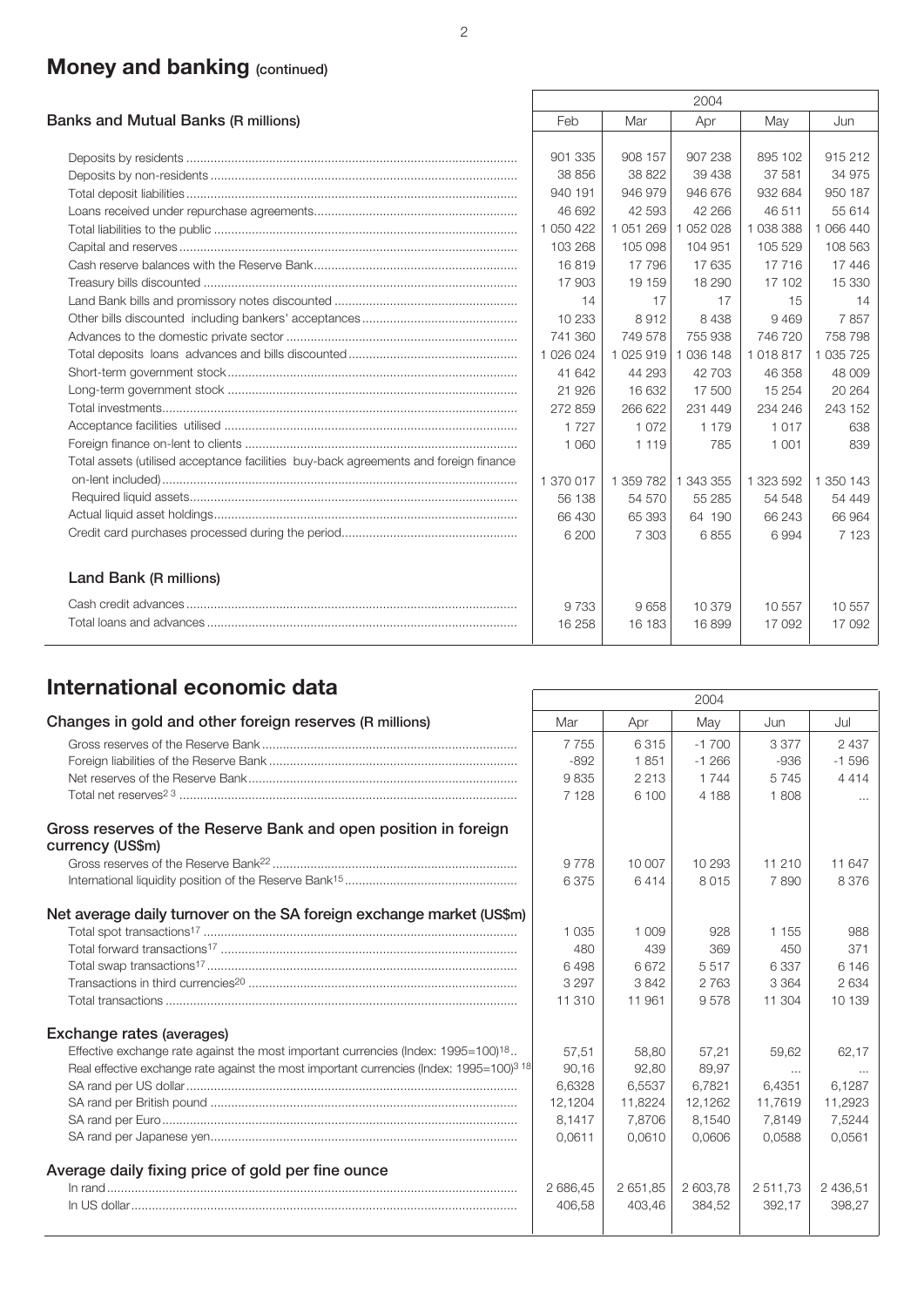# **Capital market** 2004

|                                          | LUU4      |           |         |          |         |          |
|------------------------------------------|-----------|-----------|---------|----------|---------|----------|
|                                          | Feb       | Mar       | Apr     | May      | Jun     | Jul      |
| Share market <sup>4</sup>                |           |           |         |          |         |          |
|                                          | 73 362    | 89 40 6   | 71 167  | 82 102   | 87 158  | 71947    |
|                                          | 3 4 5 6   | 3897      | 3 1 9 2 | 3785     | 3903    | 3067     |
|                                          | 131       | 130       | 129     | 122      | 123     | 121      |
|                                          | 2,8       | 2,9       | 2,9     | 3.1      | 3,2     | 3,2      |
| Non-resident transactions (R millions)   |           |           |         |          |         |          |
|                                          | 2661      | $-2054$   | 1 0 9 9 | 2 7 5 3  | 1 038   | 474      |
|                                          | 1 4 5 9   | 1 2 3 5   | $-2946$ | $-1.372$ | $-420$  | $-328$   |
|                                          | 4 1 2 0   | $-819$    | $-1848$ | 1 381    | 618     | 146      |
| <b>Fixed-interest securities market</b>  |           |           |         |          |         |          |
|                                          | $-22874$  | 8 4 4 7   | 11 106  | 1 7 1 3  | 5902    | $\cdots$ |
|                                          | 730 879   | 695 226   | 521 368 | 641 610  | 705 651 | 816010   |
|                                          | 821 379   | 780 242   | 579 867 | 707 313  | 779 968 | 918 004  |
|                                          | 31 585    | 26 711    | 19821   | 28 407   | 25 949  | 28 188   |
|                                          | 9.4       | 9.6       | 9.9     | 10.2     | 10.4    | 10,1     |
| Derivative market - futures <sup>4</sup> |           |           |         |          |         |          |
|                                          | 47 617    | 56 333    | 41805   | 65 0 24  | 51 845  | 49,000   |
|                                          | 1 080 285 | 2 145 664 | 678 282 | 998 611  | 1875915 | 989 841  |
|                                          | 61 462    | 126 325   | 43 853  | 62 173   | 119 415 | 55 481   |
|                                          | 774 211   | 555 759   | 588 080 | 555 270  | 497 008 | 546 641  |
|                                          |           |           |         |          |         |          |

## **National government finance**

| Statement of national revenue expenditure and borrowing                       | Feb        | Mar     | Apr      | May          | Jun      | Ju              |
|-------------------------------------------------------------------------------|------------|---------|----------|--------------|----------|-----------------|
|                                                                               | 23 470     | 34 114  | 17 149   | 22879        | 34 048   | 22 <sub>2</sub> |
|                                                                               | 38 123     | 32 233  | 26 839   | 30818        | 28 166   | 265             |
|                                                                               | $-14653$   | 1880    | $-9690$  | -7 940       | 5882     | $-42$           |
|                                                                               | -54        | -276    | $-7004$  |              |          | $-1$            |
| PLUS: Cost/Profit on revaluation of foreign loans at redemption <sup>19</sup> |            |         |          |              | $-817$   |                 |
|                                                                               |            |         |          |              |          |                 |
|                                                                               | $-14\,706$ | 1604    | $-16694$ | -7 935       | 5 0 6 4  | $-4.3$          |
| National government financing of net borrowing requirement                    |            |         |          |              |          |                 |
|                                                                               | -22 596    | 9078    | 10 531   | 4 0 2 2      | 3063     | 4 C             |
|                                                                               | 3800       | $-1425$ | $-119$   | 147          | -73      |                 |
|                                                                               | 22         |         | 1 0 2 4  | $-Q$         | 4 906    | 15              |
|                                                                               |            | $-21$   | -65      | $50^{\circ}$ | 140      |                 |
|                                                                               | 33 481     | $-9237$ | 5 3 2 3  | 3724         | $-13100$ | $-1.3$          |
|                                                                               | 14 706     | $-1604$ | 16 694   | 7935         | $-5064$  | 4 <sup>°</sup>  |

|          |           | 2004     |            |           |          |
|----------|-----------|----------|------------|-----------|----------|
| Feb      | Mar       | Apr      | May        | Jun       | Jul      |
| 23 470   | 34 114    | 17 149   | 22879      | 34 048    | 22 2 84  |
| 38 123   | 32 233    | 26839    | 30818      | 28 166    | 26 532   |
| -14 653  | 1880      | $-9690$  | $-7940$    | 5882      | $-4248$  |
| -54      | $-276$    | $-7004$  | $\bigcirc$ | $\bigcap$ | $-125$   |
| ∩        | $\bigcap$ | -1       | 5          | $-817$    | Ω        |
| Ω        | Ω         |          | 0          | Ω         | 2        |
| $-14706$ | 1 604     | $-16694$ | -7935      | 5 0 64    | $-4371$  |
|          |           |          |            |           |          |
| $-22596$ | 9078      | 10531    | 4 0 2 2    | 3063      | 4 0 0 8  |
| 3800     | $-1425$   | $-119$   | 147        | -73       | 27       |
| 22       | Ω         | 1 0 2 4  | -9         | 4 9 0 6   | 1525     |
| Ω        | -21       | -65      | 50         | 140       | 129      |
| 33 481   | -9 237    | 5 3 2 3  | 3724       | $-13100$  | $-1.318$ |
| 14 706   | $-1604$   | 16 694   | 7935       | $-5064$   | 4 3 7 1  |

# **Economic indicators** (seasonally adjusted) **12004**

| <b>Sales</b>                                                                                                                                                                                                                                                                                                                                                                                                                                                                                                                                                                                                                                                                                                                                                                     | Feb                                                                                        | Mar                                                                                                                                                                                                                                                                                                                                                                                                                                                                                                                                                                                                                                                                                                                                                                                                                                                                                                 | Apr                                       | Mav                                       | Jun                                             | Jul                                                |
|----------------------------------------------------------------------------------------------------------------------------------------------------------------------------------------------------------------------------------------------------------------------------------------------------------------------------------------------------------------------------------------------------------------------------------------------------------------------------------------------------------------------------------------------------------------------------------------------------------------------------------------------------------------------------------------------------------------------------------------------------------------------------------|--------------------------------------------------------------------------------------------|-----------------------------------------------------------------------------------------------------------------------------------------------------------------------------------------------------------------------------------------------------------------------------------------------------------------------------------------------------------------------------------------------------------------------------------------------------------------------------------------------------------------------------------------------------------------------------------------------------------------------------------------------------------------------------------------------------------------------------------------------------------------------------------------------------------------------------------------------------------------------------------------------------|-------------------------------------------|-------------------------------------------|-------------------------------------------------|----------------------------------------------------|
|                                                                                                                                                                                                                                                                                                                                                                                                                                                                                                                                                                                                                                                                                                                                                                                  | 109,3<br>116,8<br>118,0<br>131,7<br>113,5                                                  | 111,4<br>123,8<br>114,4<br>117.5<br>129,2                                                                                                                                                                                                                                                                                                                                                                                                                                                                                                                                                                                                                                                                                                                                                                                                                                                           | 110,5<br>111,5<br>117.1<br>123.7<br>117.1 | 108.0<br>121,3<br>119.8<br>120.6<br>123.2 | 111.7<br>$\cdots$<br>$\cdots$<br>122.6<br>125.5 | $\cdots$<br>$\cdots$<br>$\cdots$<br>133.2<br>122.0 |
| Volume of production <sup>11</sup>                                                                                                                                                                                                                                                                                                                                                                                                                                                                                                                                                                                                                                                                                                                                               | 81.7<br>108,2<br>105,8                                                                     | 80.4<br>124,0<br>107.4                                                                                                                                                                                                                                                                                                                                                                                                                                                                                                                                                                                                                                                                                                                                                                                                                                                                              | 81.7<br>120,2<br>108.3                    | 84.9<br>127,2<br>112.0                    | 78,3<br>116,8<br>109.9                          | $\cdots$<br>$\cdots$<br>$\cdots$                   |
| Composite business cycle indicators                                                                                                                                                                                                                                                                                                                                                                                                                                                                                                                                                                                                                                                                                                                                              | 110,5<br>114,8<br>110.0                                                                    | 111,5<br>116,9<br>111.3                                                                                                                                                                                                                                                                                                                                                                                                                                                                                                                                                                                                                                                                                                                                                                                                                                                                             | 111,6<br>116,1<br>109.7                   | 111,6<br>118,9<br>111.3                   | 111,3<br>$\cdots$<br>$\cdots$                   | $\cdots$<br>$\cdots$<br>$\cdots$                   |
| Changes in the net reserves of the Reserve Bank also include valuation adjustments in respect of the<br>assets and short-term liabilities of the Reserve Bank<br>Total net reserves include those of the Reserve Bank other banks and government<br>Preliminary figures<br>Source: JSE Securities Exchange South Africa (JSE)<br>Net cash receipts after repayment of redemptions Internal funds excluded<br>Monthly average<br>Actual number as at the last business day of the particular month<br>Seasonally adjusted at an annual rate<br>Deficit (-) / Surplus (+)<br>10 Excluding discount<br>Source: Statistics South Africa<br>12 Source: National Association of Automobile Manufacturers of SA<br>13 Source: Bond Exchange of South Africa<br>14 Increase - decrease + | 17 Transactions against the Rand<br>$19$ Cost(-) / profit(+)<br>South African rand<br>1994 | 15 Up to end February 2004 referred to as the "Net open position in foreign currency of the Reserve Bank"<br>See page S22 of the Quarterly Bulletin regarding the definition of P1 credit extension<br>18 The weighted average exchange rate of the rand is calculated against thirteen currencies consistently<br>excluding Zimbabwe The weights of the four major currencies are in brackets: Euro (36 38) US Dollar (15 47<br>British Pound (15 37) Japanese Yen (10 43)<br>20 Transactions in third currencies refers to transactions between any two currencies other than the<br>21 Components revised See "Note on the revision of composite leading and coincident business cycle<br>indicators" in the March 2004 Quarterly Bulletin Previous and new indices were linked in Januar<br>22 The gold reserves are valued at 90 percent of the last ten London fixing prices during the month |                                           |                                           |                                                 |                                                    |